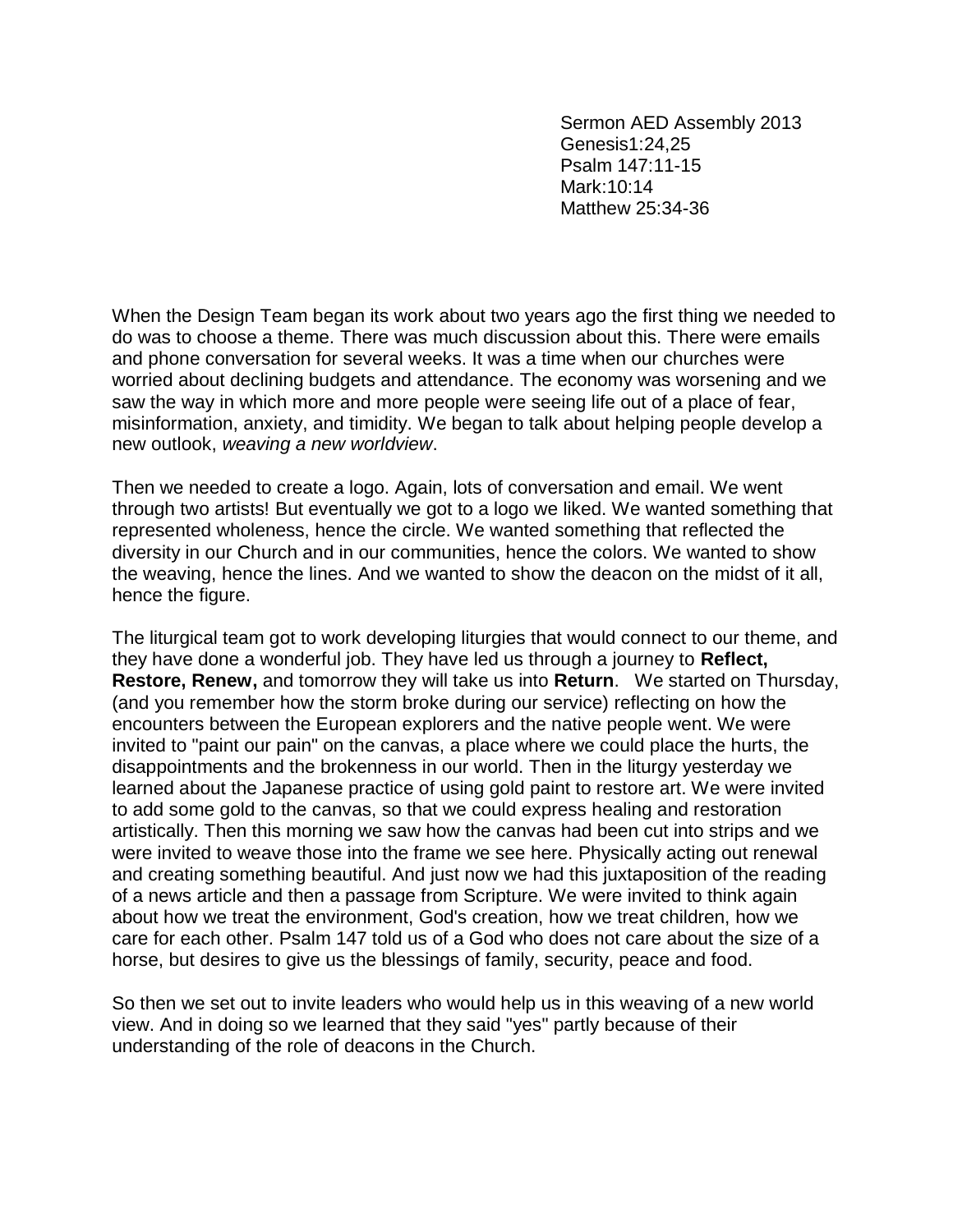Katrina Browne brought her film, Repairing the Breach" and spoke of how she saw deacons as people in a unique position to show leadership in these resolutions addressing racism. In fact I've since learned that Deacon Grinell, whom we saw in "Traces of the Trade" and who is present with us here, has been re-energized in this work and wants to take on this issue. So Katrina's hopes are already being fulfilled.

Sarah Eagle Heart came here and noted how deacons seem to "get it" and how we share a passion on the same issues as she. She is even setting up a special online course for deacons so they can become facilitators and raise awareness about the Doctrine of Discovery.

And we have Eric Law with his work on "Currencies", helping us see how deacons can help build the environment where God's blessings can stay in circulation...urging us to "lead like water".

And so we have begun the weaving--drawing from our presenters, our liturgies, the narratives of the recipients in the Stephen's Recognition service last night, and of course drawing from our shared experience here.

I'd like to share a couple of "Weaving a New Worldview" places for me.

One comes out of Eric's work on the currency of Truth and his "10 eyes on the table" reference. In his book, Holy Currencies, Eric has written, "The Spirit of Truth calls us to attempt to understand the multiple points of view....The truth discerning process is always complex and messy." So here is how this has worked for me.

Much of the material we have sent out in preparation for this Assembly has been material that I have written. In fact, I heard myself introduced here as, "This is Tina. She's the one that has been sending you lots of stuff." Well, here is something I composed for you in my last letter:

*Our location in historic Jamestown and Williamsburg offers us an opportunity to consider the time in history when the Colonial, Indigenous, and African world views came together in painful ways that continue to impact our common life in these United States. Our hope is that our time together will help us to consider these events in our history, and to continue to work towards a new world view that is more inclusive, more just, and more generous.*

Now, as I usually did, I circulated it among the members of the Design Team so they could look it over. I asked them to notice errors or omissions and one of the members sent it back to me with an edit.

They inserted a sentence. After the words "*came together in painful ways that continue to impact our common life in these United States*" they inserted "*It was also a time of adventure, anticipation, and creativity*." Well, I sat there and stared at those words on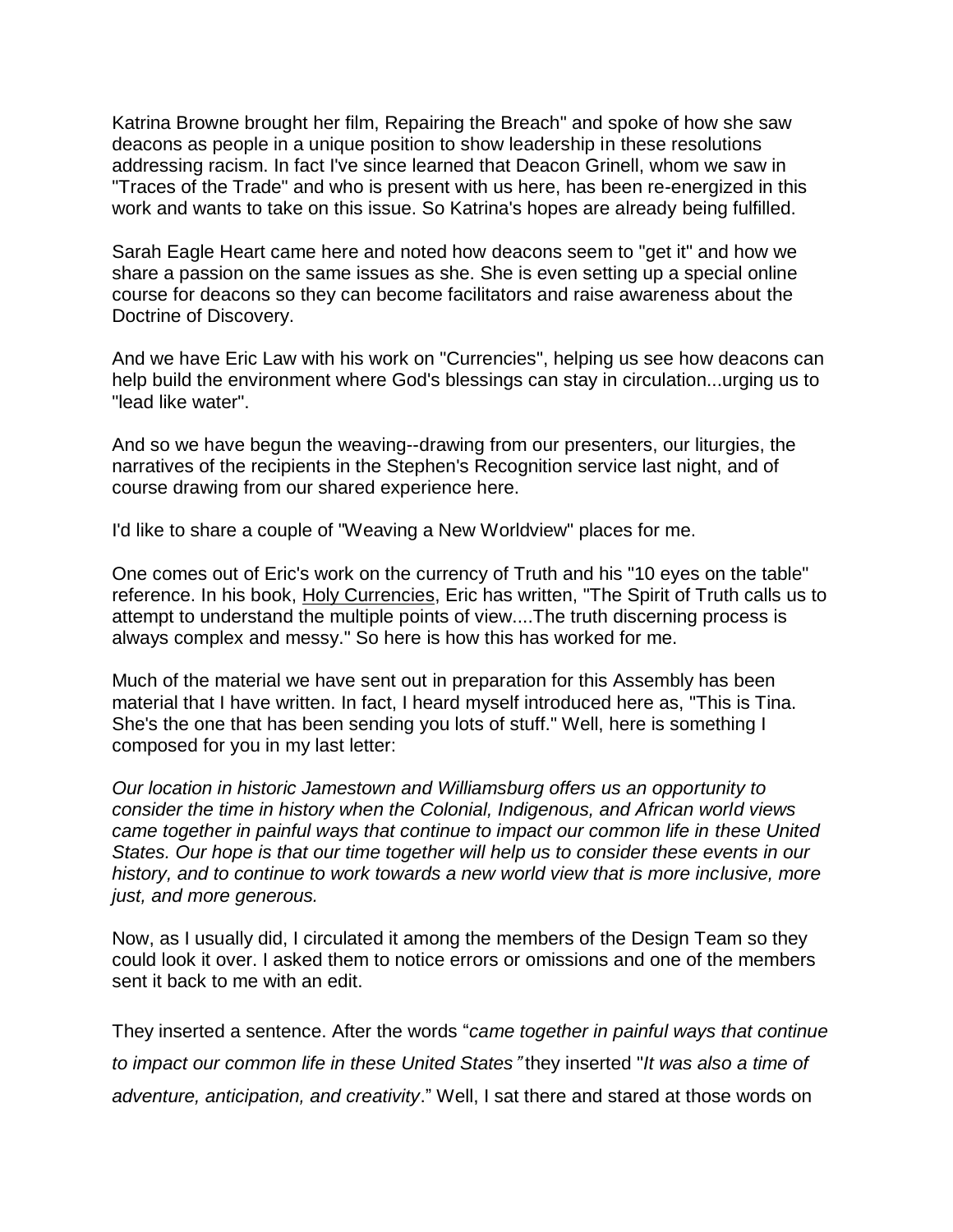my computer screen. "**Adventure, anticipation, creativity**." Really? You know that's not the way I'd seen this time in our nation's history. I know my father, born in Mexico, didn't describe the arrival of the Europeans as a time of "adventure and anticipation". And my mother, Navaho, born in Arizona, certainly never described the arrival of the Europeans as a time of "anticipation and creativity"! But, you know, I left those words in the letter because I realized that the Team member was inviting me to reconsider my view of this period in our history, to factor in this different perspective, to change my worldview.

So that's me. There was also a news article that came out about the same time I was reading Holy Currencies.

Here's what Eric wrote:

*In order for a community to discern the truth it needs to take into account the different perspectives even when they seem to be opposite or contrary to each other.*

The article involved Sen. Portman from Ohio. He made the news by changing his stance and deciding to support gay marriage.

I read a description of his interview with CNN. They noted that the senator's change of stance has to do with another revelation, one deeply personal. His 21year-old son, Will, is gay. Sen. Portman said, "I've come to the conclusion that for me, personally, I think this is something that we should allow people to do, to get married, and to have the joy and stability of marriage that I've had for over 26 years. That I want all of my children to have, including our son, who is gay".

As I thought this through it seemed to me that there were three elements here leading to the Senator's **radically new worldview**.

First, I think he finally really heard his son's story, heard his son's truth. (Another eye on the table)

Second, he wanted for his son that which he himself has enjoyed--the stability and joy of a 26 year marriage.

And third, he is going to work for this even in the face of opposition and real personal cost.

It seems to me that these three elements can describe the work that we have to do, both personally and in ministry.

There is the need to listen and really hear the stories of other perspectives. Then there is the wanting for others what we ourselves enjoy. Isn't that just a rewording of the Golden Rule? To treat others as we want to be treated? And finally, we need to be willing to work for it, even when the work is difficult and frightening, or as Eric Law put it, "complex and messy".